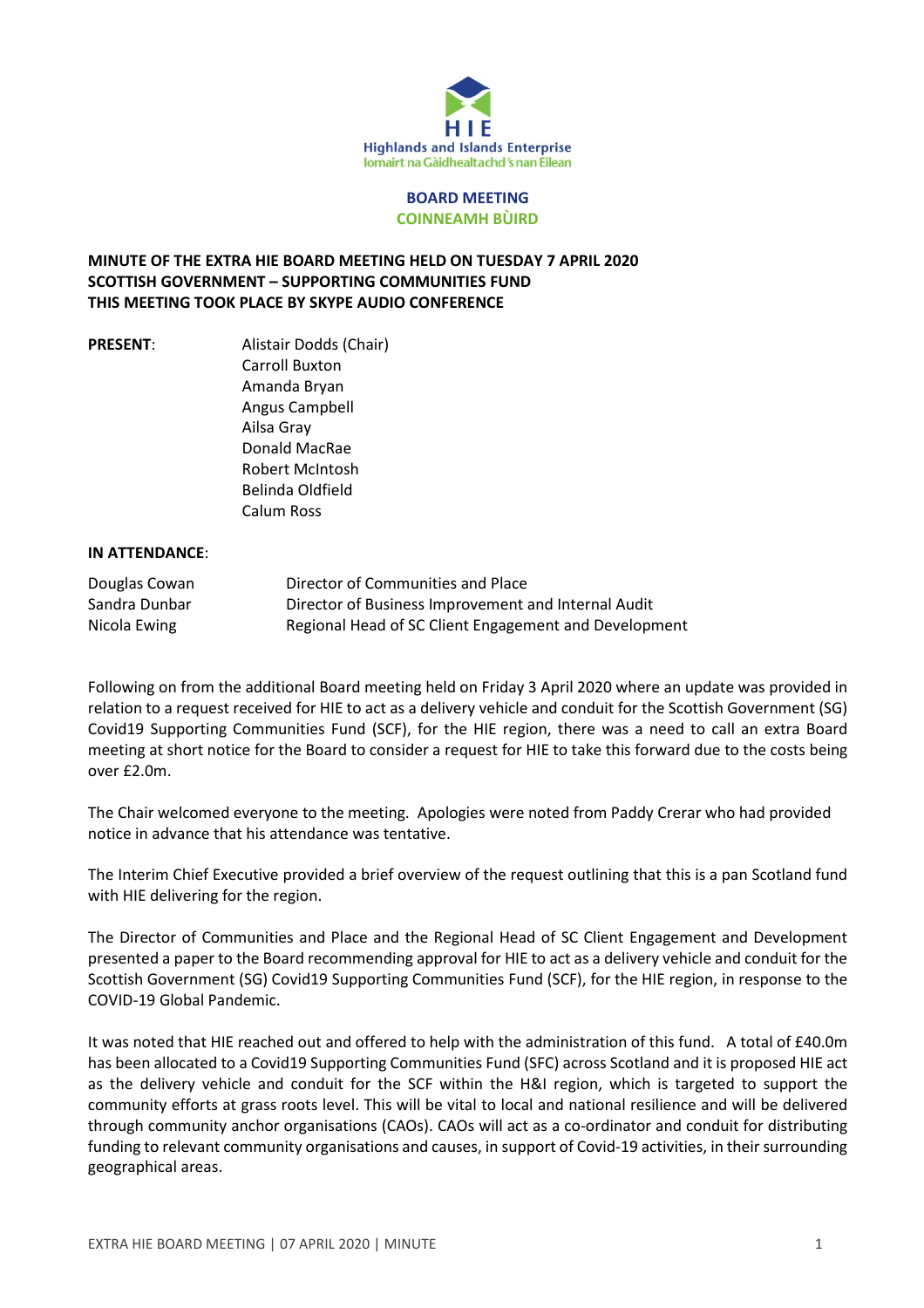This will be a global approval, individual child projects will be recorded and approved on HMS in alignment with the process which has been mapped and agreed between HIE and Scottish Government staff. The initial instalment of SCF is expected to be £2.3M, with potential to increase up to £5M over the next 6-month period to enable HIE to distribute appropriate seed and emergency funding to communities across the Highlands and Islands. This will be delivered in two phases with any gaps identified being filled as the process is rolled-out.

HIE and SG are fully aware that there has been a need to deviate from the normal risk profile and procedure to enable arrangements to be put in quickly to deal with the unprecedented challenges our communities are facing as a result of Covid19. HIE has sought to ensure the discussions were informed by awareness of risk and an acknowledgement that some inherent risks remain in seeking to put in place a proportionate approach. One key risk isin releasing funding before the activity has been undertaken which is different from HIE's normal approach of releasing funding retrospectively.

Given the national emergency and the urgency in ensuring that funding gets to community organisations on the ground, to enable vital local services to be delivered, SG had asked for these arrangements to be relaxed and SG and HIE staff have designed a process based on a balance of national priority and individual project risk, that cannot follow our normal diligence requirements.

The Director of Business Improvement and Internal Audit noted that the HIE team had worked with Scottish Government to meet their government objectives of progressing quickly and having light touch process, this has resulted in inherent risks remaining which Scottish Government have accepted.

It is recommended that the HIE Board give approval for 1) HIE to act as a delivery vehicle and conduit for the SG Covid19 Supporting Communities Fund for the HIE region, in response to the COVID-19 Global Pandemic, subject to LT being satisfied with the final terms of grant from SG and associated risks; 2) Scottish Government GIA funding available to HIE is between the value of £2.3M and £5M. It is anticipated the community Expressions Of Interest for the first funding round will total approx. £2.3M. All funds will be allocated and spent within 2020/21 financial year and 3) Due to the timeframes associated with the Covid 19 crisis, board approval is sought for HIE to deliver within these budget perimeters for both the initial and expected secondary targeted round of funding, and delegate any amendments to the process to HIE's Leadership Team.

The Board had a number of questions for HIE staff as follows:

Board member Amanda Bryan noted a related party interest as a result of her husband's role in Highland Hospice.

How would HIE ensure that there was no duplication of effort and also ensure that as many organisations as possible are aware. It was confirmed that a first cut at mapping organisations was undertaken with HIE to deal with those in the HIE area. This has now been put out to networks to include others. HIE will ensure no duplication by cross checking, this will be built into the claims process with the legal undertaking clearly noting that there can only be one application, and this will also be covered in the oversight group. There will not be an open call.

The Board sought to understand the role of the oversight group regarding approvals and wondered if this would cause a bottleneck if this was via a single group. It was confirmed that HIE had prepared the paperwork and that SG were working on this re consistent process. It has been mapped out to make this a simple process and HIE will feed into calls on a daily basis to ensure no bottlenecks and will work to clear any quickly.

Do HIE have the capacity to deliver this and is there a requirement to stop other activity. It was confirmed that HIE had mobilised Strengthening Communities teams across the agency and do not see this as a large burden when up and running. There has also been a wider review of resources across HIE to ensure that resource needs are met. Capacity will be kept under constant review.

Are senior management content that the risk is acceptable. The Interim Chief Executive confirmed that there had been significant discussion on this to inform the process design with Scottish Government. There remain